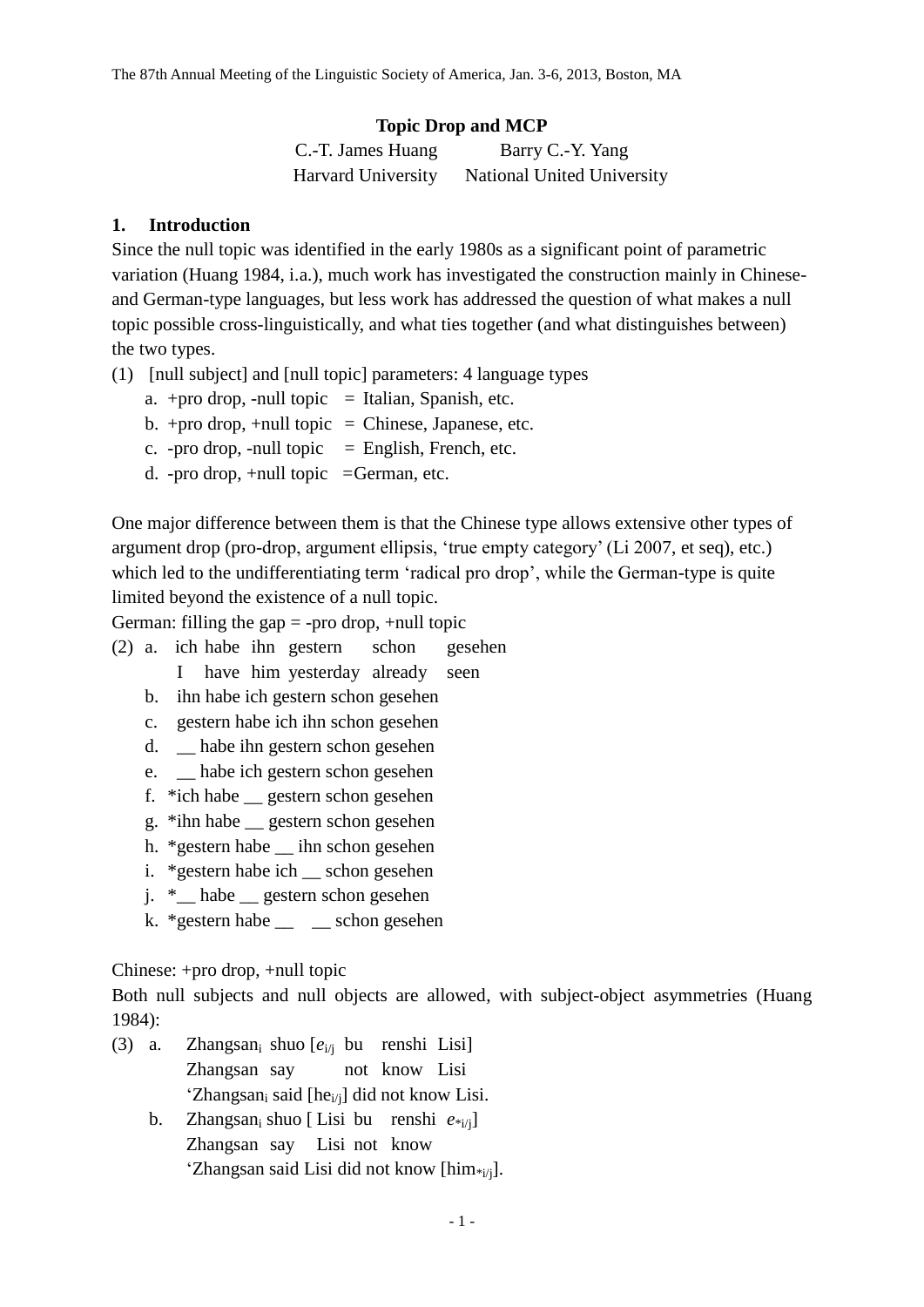- (4)  $[\text{Top } e_j]$  [Zhangsan said [Lisi did not know  $e_j$ ]
- The null object in (3b) is a variable bound by a null topic, as a variable is A-free.
- The null subject in (3a) may be a variable (A-free) or a pro (may be A-bound).
- Deriving the subject-object asymmetry: Generalized Control Rule (GCR) and BT-B.

Research by scholars on the asymmetry has led to various categorizations on the status of the null object:

- (5) a. a variable bound by topic that is itself a pro
	- b. a pro
	- c. an elliptical VP-in-disguise
	- d. an elliptical NP
	- e. a "true empty category" (TEC)

We argue with evidence of locality effects:

- a) that it is necessary to distinguish among phenomena that have sometimes been referred to with the undifferentiating term 'radical pro drop';
- b) that the null topic is restricted to domains roughly corresponding to the MCP;
- c) that the Chinese-type null topic requires licensing at the CP/edge by internal merge, i.e. movement (cf. Sigurðsson 2011; Sigurðsson and Maling 2010);

# **2. Topics and Islands**

Chinese is a topic-prominent language which, as the term suggests, heavily uses structures involving topics and comments (Li & Thompson 1976, 1981, Tsao 1979, 1990), as opposed to subject-prominent languages.

- (6) a. Na-chang da-huo, xingkui xiaofang-dui lai-de-kuai. that-CL big-fire fortunately fire-brigade come-DE-quickly Lit. 'That big fire, fortunately the fire brigade came quickly.'
	- b. Zhe ci kaoshi, women yiding hui renzhen xuexi. this Cl exam we definitely will earnest study 'This exam, we definitely will study hard.'
	- c. Hua (a), ta zhi xihuan meigui hua. flower Top she only like rose flower 'Flower, she only likes rose.'

It is also this topic-prominent characteristic that makes Chinese a discourse *pro*-drop language whose dropped elements can be recovered from the topics in the context as in [\(7\)](#page-1-0) or in the same sentence as in [\(8\)](#page-2-0).

- <span id="page-1-0"></span>(7) a. Speaker A: Zhangsan zenme mei lai? Zhangsan how not come 'How come Zhangsan does not come?'
	- b. Speaker B: *e* lai le.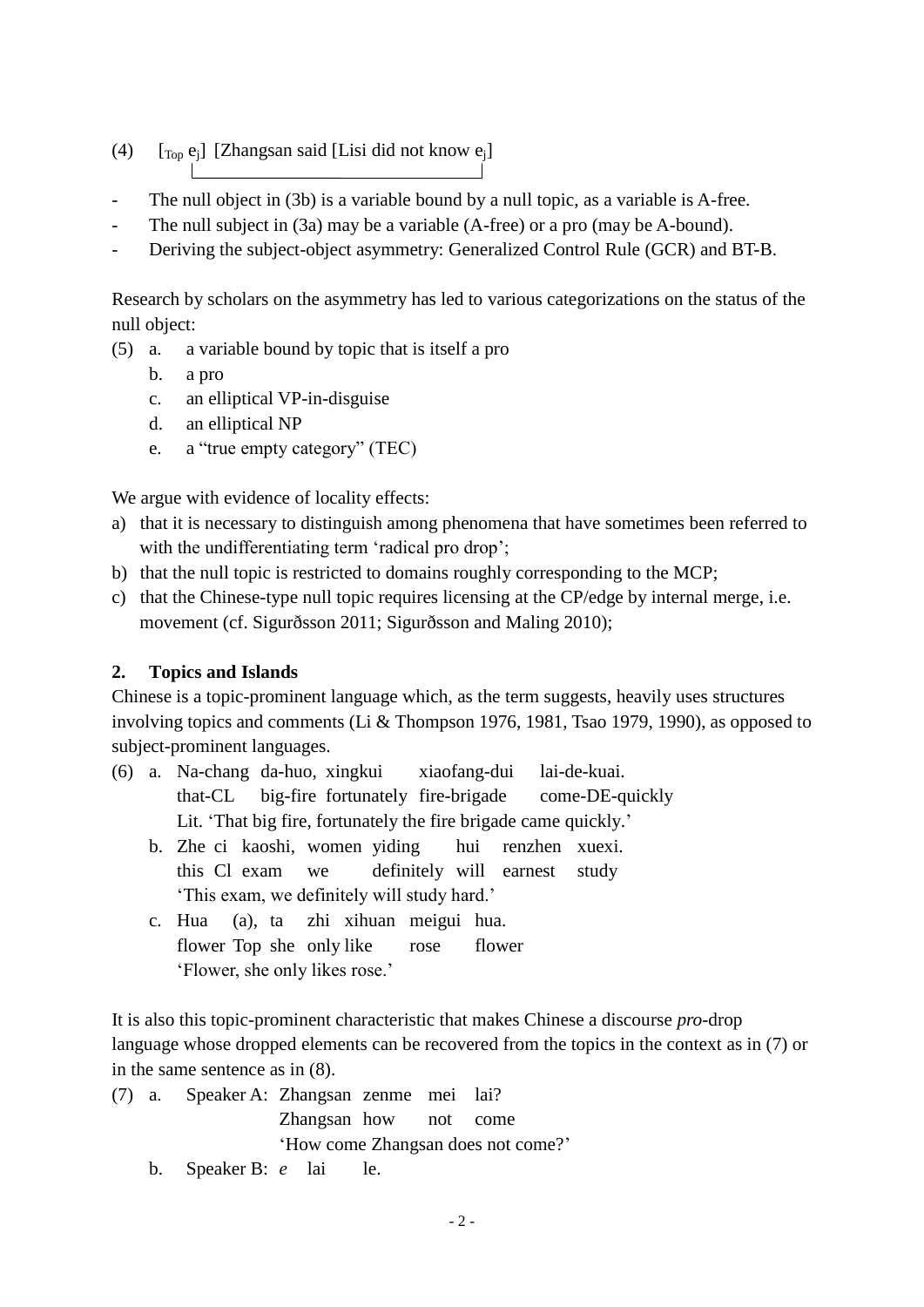## come Perf. '[He] came.'

- <span id="page-2-0"></span>(8) a. Zhangsan<sup>i</sup> (a), *e*<sup>i</sup> bu renshi Lisi. Zhangsan Top not know Lisi 'Zhangsan<sub>i</sub>, [he<sub>i</sub>] does not know Lisi.'
	- b. Lisi<sup>i</sup> (a), Zhangsan renshi *e*<sup>i</sup> . Lisi Top Zhangsan know 'Lisi<sub>i</sub>, Zhangsan knows [him<sub>i</sub>].'

The topic phrase is not clause-bounded:

(9) Zhangsan<sup>i</sup> (a), Wangwu shuo [ *e*<sup>i</sup> hui lai]. Zhangsan Top Wangwu say will come 'Zhangsan<sub>i</sub>, Wangwu said [he<sub>i</sub>] would come.'

And it can be dropped (i.e., a null topic construction):

(10)  $\lceil \phi \rceil$  Wangwu shuo  $\lceil e_i \rceil$  hui lai]. Wangwu say will come 'Wangwu<sup>i</sup> said [hej] would come'

Overt topics: apparent island violations:

- (11) Zhangsan<sub>i</sub> (a), [xuduo  $[e_i$  xie] de shu] dou hen chang.xiao. Zhangsan Top many write DE book all very well.sell 'Zhangsan<sub>i</sub>, many books that [he] writes sell very well.'
- (12) Zhangsan<sup>i</sup> (a),[ yinwei *e*<sup>i</sup> mei lai shangxue], laoshi hen shengqi. Zhangsan Top because not come go.to.school teacher very upset 'Zhangsan<sub>i</sub>, because [he<sub>i</sub>] didn't come to the school, the teacher was very upset.'

But there is a systematic left-right asymmetry showing that island violations occur only when extraction takes place from a subject or preposed island,, but not from a post-verbal island.

## **CNPC**: Left-right asymmetries:

- (13) a. Zhangsan, [[*e* chang-ge de shengyin] hen haoting]. Zhangsan, sing-song de voice very good-to-hear 'Zhangsan, his voice of singing is very good.'
	- b. \*Zhangsan, [wo hen xihuan [*e* chang-ge de shengyin]]. Zhangsan I very like sing-song de voice 'Zhangsan, I like [his] voice of singing.'
	- c. Zhangsan, [*e* chang-ge de shengyin]<sup>i</sup> [wo hen xihuan *t*i]. Zhangsan sing-song de voice I very like 'Zhangsan, I like [his] voice of singing.'
- (14) a. Zhangsan, [[e xie de shu] bu shao] Zhangsan write de book not few Zhangsan, books that he has written are numerous.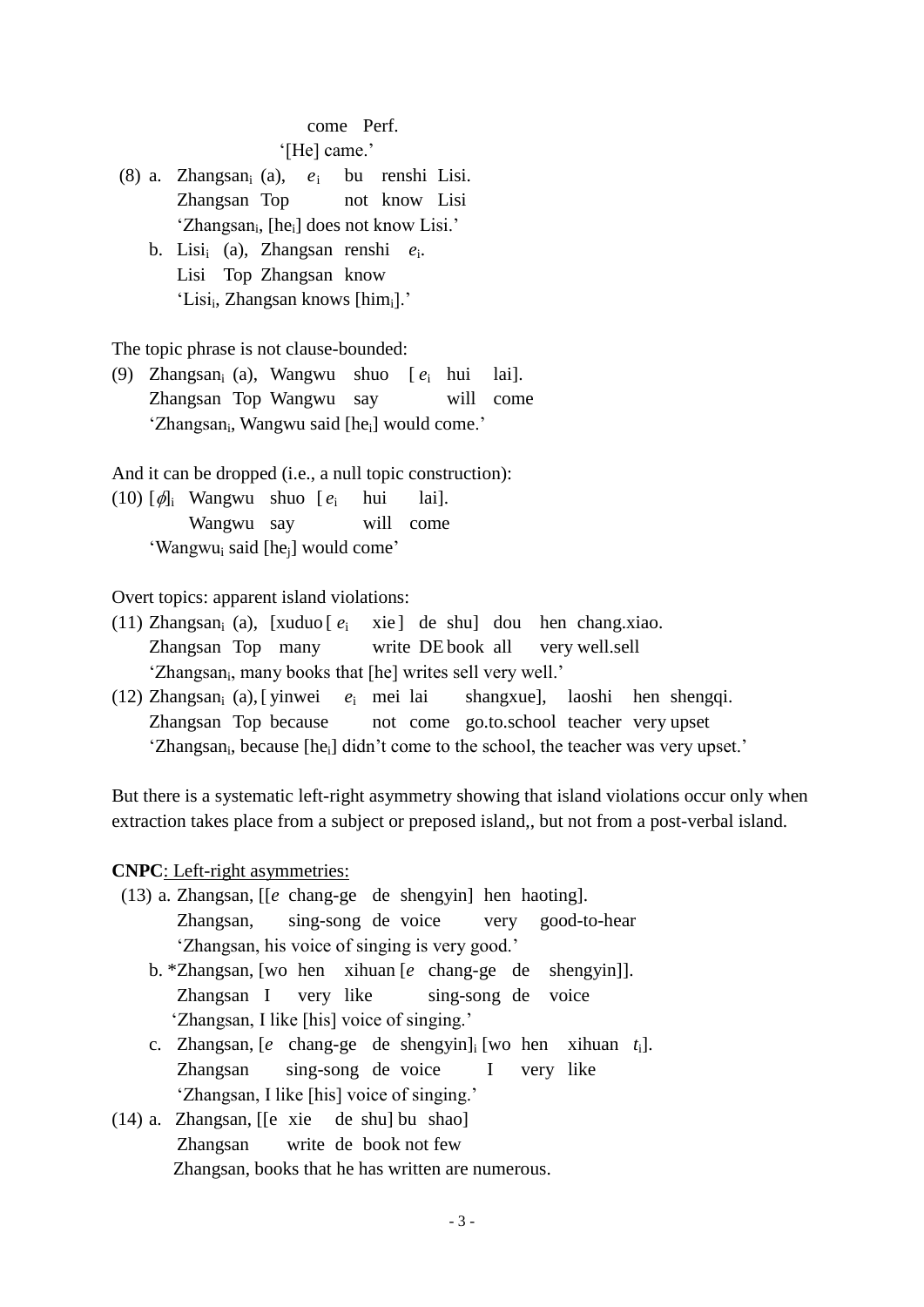- b. \*Zhangsan, [wo nian le bu shao [e xie de shu]] Zhangsan I read le not few write de book Zhangsan, I have read many books that [he] has written.
- c. Zhangsan, [e xie de shu]<sup>i</sup> [wo nian le bu shao *t*i] Zhangsan write de book I read le not few Zhangsan, I have read many books that [he] has written.
- (15) a. Zhangsan, [[ piping e de ren] bu shao] Zhangsan criticize de person not few Zhangsan, people who criticize [him] are numerous.
	- b. \*Zhangsan, [wo renshi hen duo [piping e de ren]] Zhangsan I know very many criticize de person Zhangsan, I know many people that criticize [him].
	- c. Zhangsan, [piping e de ren]<sup>i</sup> [wo renshi hen duo *t*i] Zhangsan criticize de person I know very many Zhangsan, I know many people that criticize [him].

**LBC**: Subject-object asymmetry:

- (16) a. Zhangsan, [e baba ] hen youqian. Zhangsan, father very rich 'Zhangsan, [his] feature is very rich.'
	- b. \*Zhangsan, wo kanjian [e baba]. Zhangsan, I saw [his] father.
	- c. Zhangsan, [e baba]<sub>i</sub> wo kanjian le  $t_i$ . Zhangsan, [his] father, I saw.
- (17) a. nage nühai, [e yanjing] hen haokan. that girl, eyes very pretty. 'That girl, [her] eyes are very pretty.
	- b. \*nage nühai, wo xihuan [e yanjing]. That girl, I like [her] eyes.
	- c. nage nühai,  $[e]$ , wo xihuan *t*<sup>i</sup> . That girl, [her] eyes, I like.

Account for the asymmetry: Availability of pro and GCR: Co-index PRO/pro with the closest potential antecedent:

- The (a) and (c) sentences with apparent island violations are grammatical when Topic is directly merged at Spec of TopP, and is related to the main clause by coindexing with the closest available *pro* below.
- The (b) sentences cannot be obtained through this non-movement route, because the *pro* is located within a post-verbal constituent, too far to be coindexed with the topic.
- Since the movement option is also excluded by island constraints, the (b) cases are ill-formed.
- Some apparent counterexamples to the left-right asymmetric pattern. Xu and Liu 2003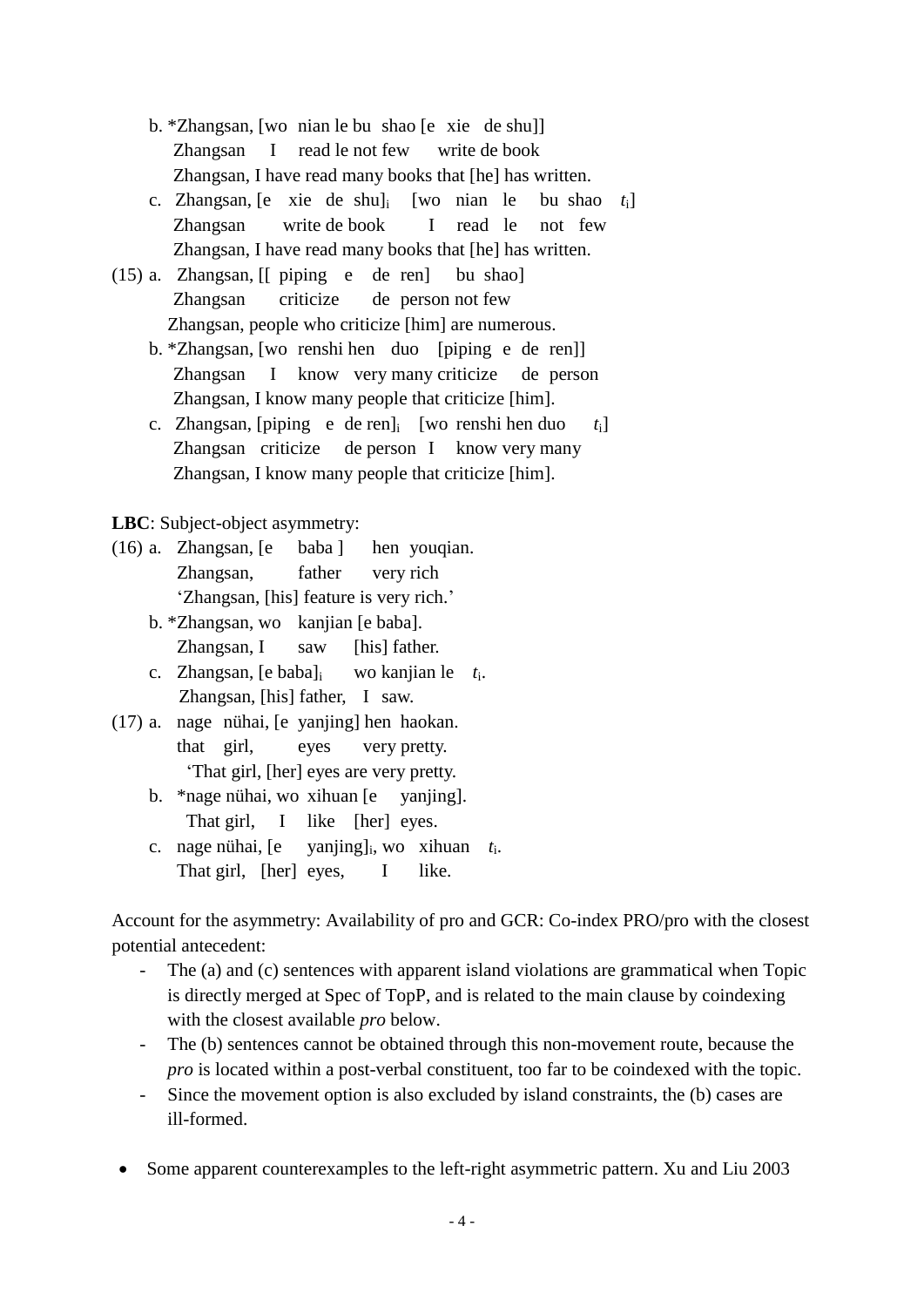show that extraction is possible from some post-verbal islands.

- Zhang, Min (2009) shows that extraction is possible from a post-verbal island if the island domain is itself focalized: as in the environment of *zhi* 'only', *lian* 'even', negation, or when in contrast with another constituent.
- (18) a. \*Zhangsan, wo kanjian le  $[e$  hou naoshao]
	- Zhangsan, I saw Perf. [his] back-of-head. b. Zhangsan, wo zhi kanjian le [e hou naoshao]
	- Zhangsan, I only saw Perf. [his] back-of-head.
- (19) a. \*na-ge nühai, wo xihuan [e yanjing]
	- That girl, I like [her] eyes.
	- b. na-ge nühai, wo xihuan [e yanjing]; zhe-ge nühai, wo xihuan [e bizi]. That girl, I like [her] eyes; this girl, I like [her] nose.
	- c. na-ge nühai, wo zhi xihuan [e yanjing]. That girl, I only like [her] eyes.
- $(20)$  a. \*na-ge xuesheng, wo jide [e mingzi] that student, I remember [his] name.
	- b. na-ge xuesheng, wo jide [e mingzi]; bu jide [e zhangxiang] That student, I remember [his] name; don't remember [his] looks.
	- c. na-ge xuesheng, wo zhi jide [e mingzi]. That student, I only remember [his] name.
	- d. na-ge xuesheng, wo lian [e mingzi] dou wang le. That student, I even [his] name all have forgotten.

Zhang, Min's proposal:

- (21) a. Both the extraction target and the extraction site must be in a state of being "activated" (receiving attention).
	- b. The target must be higher in potential topicality, the extraction site must be lower in potential topicality and higher in being a focus.
	- c. Definiteness of DP and specificity of events contribute to topicality of target, and relative opacity of the extraction site. Indefiniteness, focus particle, negation, contrast, etc., contribute to focus.
	- d. Subjacency applies to topicalization extractions.
	- e. Violation of Subjacency is tolerated only if the extraction site receives 'extra activation'.

Translating Zhang's observations into generative terms:

Focused elements are "activated"  $\rightarrow$  They trigger LF movement to the left periphery, to [Spec, FocusP.

Focus:

- a. Overt movement: clefts, pseudo-clefts, etc. Overt trigger by  $F^0$ .
- b. Focus-in-situ: *shi*, *only*, focal stress, etc.  $\rightarrow$  LF movement.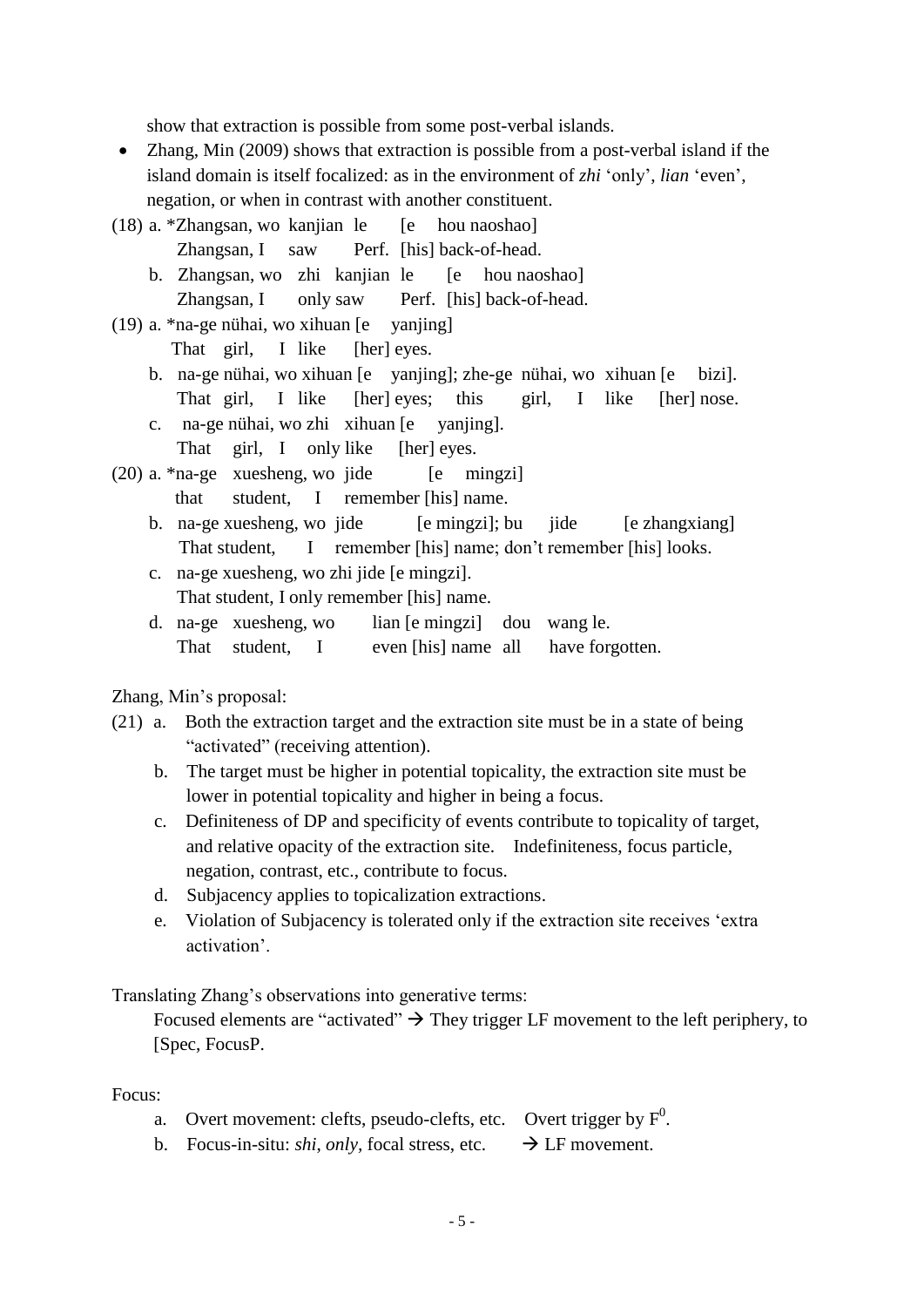Focus  $\rightarrow$  alternatives  $\rightarrow$  quantification  $\rightarrow$  operator position

Chomsky 1976's account of weak crossover:

- (22) a. \*Who does his mother love?
	- b. \*His mother loves everyone.
	- c. \*His mother loves someone.
	- d. His mother loves John.
	- e. \*His mother loves JOHN.
- (23) a. The woman he loved betrayed John.
	- b. \*The woman he loved betrayed everyone.
	- c. \*The woman he loved betrayed someone.
	- d. \*Who does the woman he loved betray e?
	- e. \*The woman he loved betrayed JOHN.
- (24) a. For  $x = John$ , his mother loves  $x_i$ . b. For  $x =$  John, the woman he<sub>i</sub> loved betrayed  $x_i$ .
	- The LF representations (24a-b) are cases of 'weak crossover' in LF. They are ruled out by the "Leftness Condition": a variable cannot be the antecedent of a pronoun to its left.
- (25) Zhangsan<sub>2</sub>, [zhi + [e<sub>2</sub>] hou naoshao]<sub>3</sub>, wo kanjian-le  $t_3$ . Zhangsan, only back-of-head, I have-seen.
- (26)  $\left[\text{TopicP ZS}_2\right] \left[\text{FocusP} \left[ \text{pro back-of-head} \right]_3\right] \left[\text{TP} \right]$  have seen  $t_3$

Summary: Overt topicalization in Chinese may be formed by co-indexing *pro* with a base-generated topic. Coindexing is subject to minimality/intervention, thus resulting in a systematic left-right asymmetry of apparent island vilations. English: no similar apparent island violations possible due to the unavailability of the pro option. The only way to relate target to the topic position is by movement, which is restricted by Subjacency.

## **3. Null Topics vs. Overt Topics**

In general, a topic may be overt or null:

(27) (Lisi a), Zhangsan shuo [ *e* mei du-guo yuyanxue]]. Lisi Top Zhangsan say not study-Exp. linguistics '(Lisi,) Zhangsan said [he] had not studied linguistics before.'

### **Ban on Null Topics:**

When the topic is dropped, an embedded null subject can be coindexed with either the matrix subject (hereafter, the subject-reading) or the dropped topic (hereafter, the topic-reading):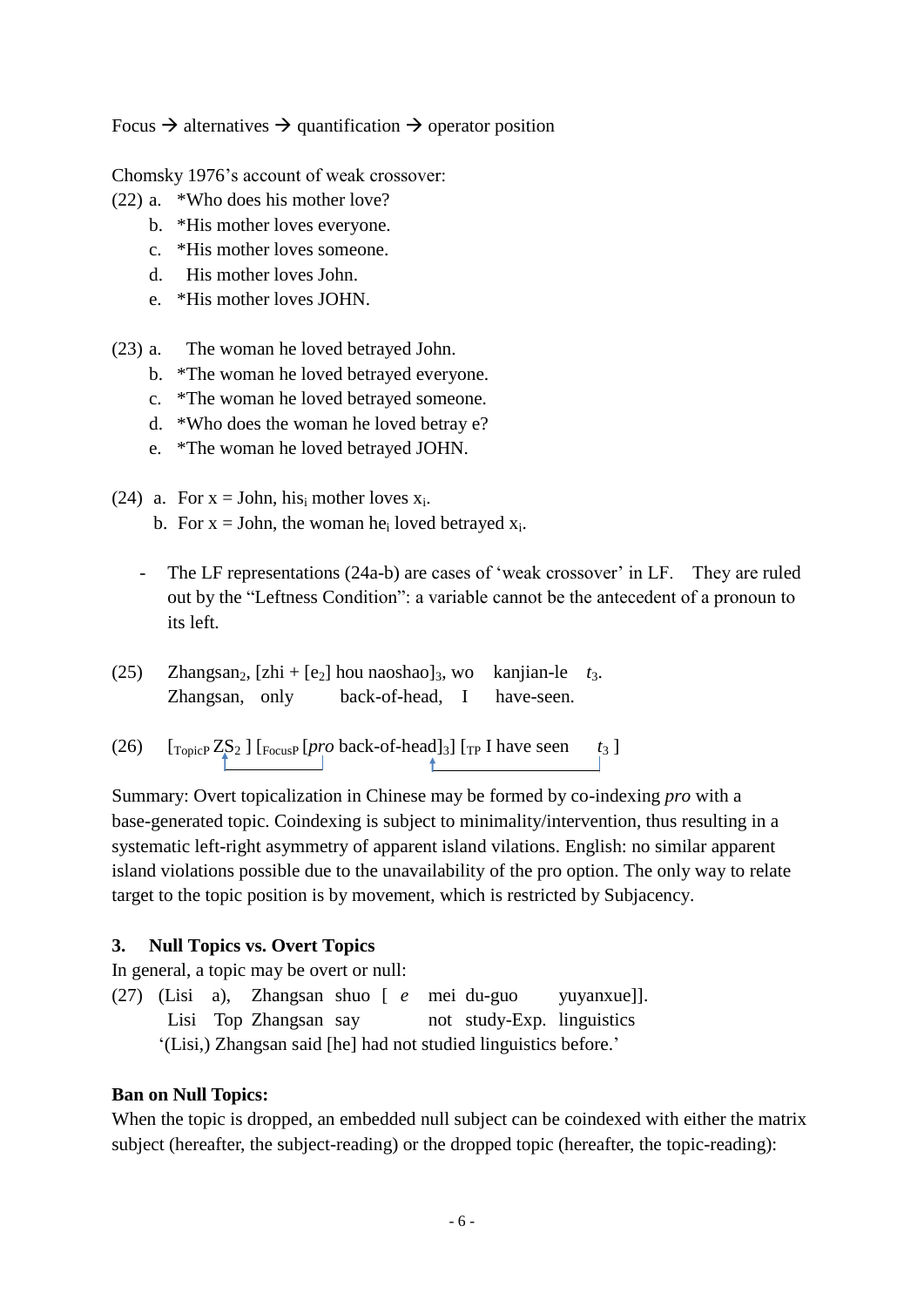- <span id="page-6-2"></span>(28) a. Zhangsan<sup>i</sup> shuo [ *e*i/j mei du-guo yuyanxue]]. Zhangsan say not study-Exp. linguistics 'Zhangsan<sub>i</sub> said [he  $_{ij}$ ] had not studied linguistics before.'
	- b. Zhangsan<sub>i</sub> shuo [  $e_{i/1}$  hen xihuan na-fu hua]]. Zhangsan say very like that-Cl painting 'Zhangsan<sub>i</sub> said [he  $_{i/1}$ ] liked that painting very much.'

But when preceded by an intervening topic phrase as in [\(29\)](#page-6-0) the topic-reading is gone.

- <span id="page-6-0"></span>(29) a. Zhangsan<sub>i</sub> shuo  $[$ cp yuyenxue<sub>k</sub>  $[$   $e_{i^{*}i}$  mei du-guo  $e_k$ ]. Zhangsan say linguistics not study-Exp. 'Zhangsan<sub>i</sub> said [he  $_{i\neq j}$ ] had not studied linguistics before.'
	- b. Zhangsan<sub>i</sub> shuo  $[cp \text{ na-fu } hua_k$   $[e_{i^{*}}]$  hen xihuan  $e_k$ ]. Zhangsan say that-Cl painting very like 'Zhangsan<sub>i</sub> said [he  $_{i\prime}$ <sup>\*</sup>i] liked that painting very much.'

Note that the intervention effect is observed only when construal with a null topic is intended. With another overtly realized topic phrase merged to the front as in [\(30\)](#page-6-1), the topic-reading surfaces again.

- <span id="page-6-1"></span>(30) a. Lisi<sub>i</sub> (a), Zhangsan<sub>i</sub> shuo  $[$ c yuyenxue<sub>k</sub>  $[$   $e_i$  mei du-guo  $e_k$ ]. Lisi<sub>i</sub> Top Zhangsan say linguistics not study-Exp. Lit. 'Lisi<sub>j</sub>, Zhangsan<sub>i</sub> said he<sub>j</sub> had not studied linguistics before.'
	- b. Lisi<sub>i</sub> (a), Zhangsan<sub>i</sub> shuo  $[cp \text{ na-fu } hua_k$   $[e_i \text{ bu } xihuan \text{ } e_k]$ . Lisi Top Zhangsan say that-Cl painting not like Lit. 'Lisi<sub>i</sub>, Zhangsan<sub>i</sub> said he<sub>j</sub> didn't like that painting.'

Generalization:

- a) Generally speaking, the embedded null subject can be coindexed with either the matrix subject (the subject-reading) or the empty discourse topic (the topic-reading) (see [\(28\)](#page-6-2)).
- b) When preceded by an intervening topic phrase, the topic-reading is gone (see [\(29\)](#page-6-0)).
- c) The topic-reading is recovered if an overt discourse topic is available in the sentence-initial position (see [\(30\)](#page-6-1)).
- (31) a.  $*_{[CP1]} [\phi]_j [\dots [CP2TopicP_k [e_j \dots]]]$ b.  $[_{CP1} \text{TopicP}_j [ ... [_{CP2} \text{TopicP}_k [ e_j ... ]]]]$
- $\triangleright$  In other words, a null topic is banned by an intervening topic; an overt topic does not show intervention effects.

## **Null topics and island effects: no left-right asymmetries**

Null topics are banned where they are related to a gap within an island—regardless of the position of the island—no left-right asymmetries (unlike the examples from (13)-(17)). In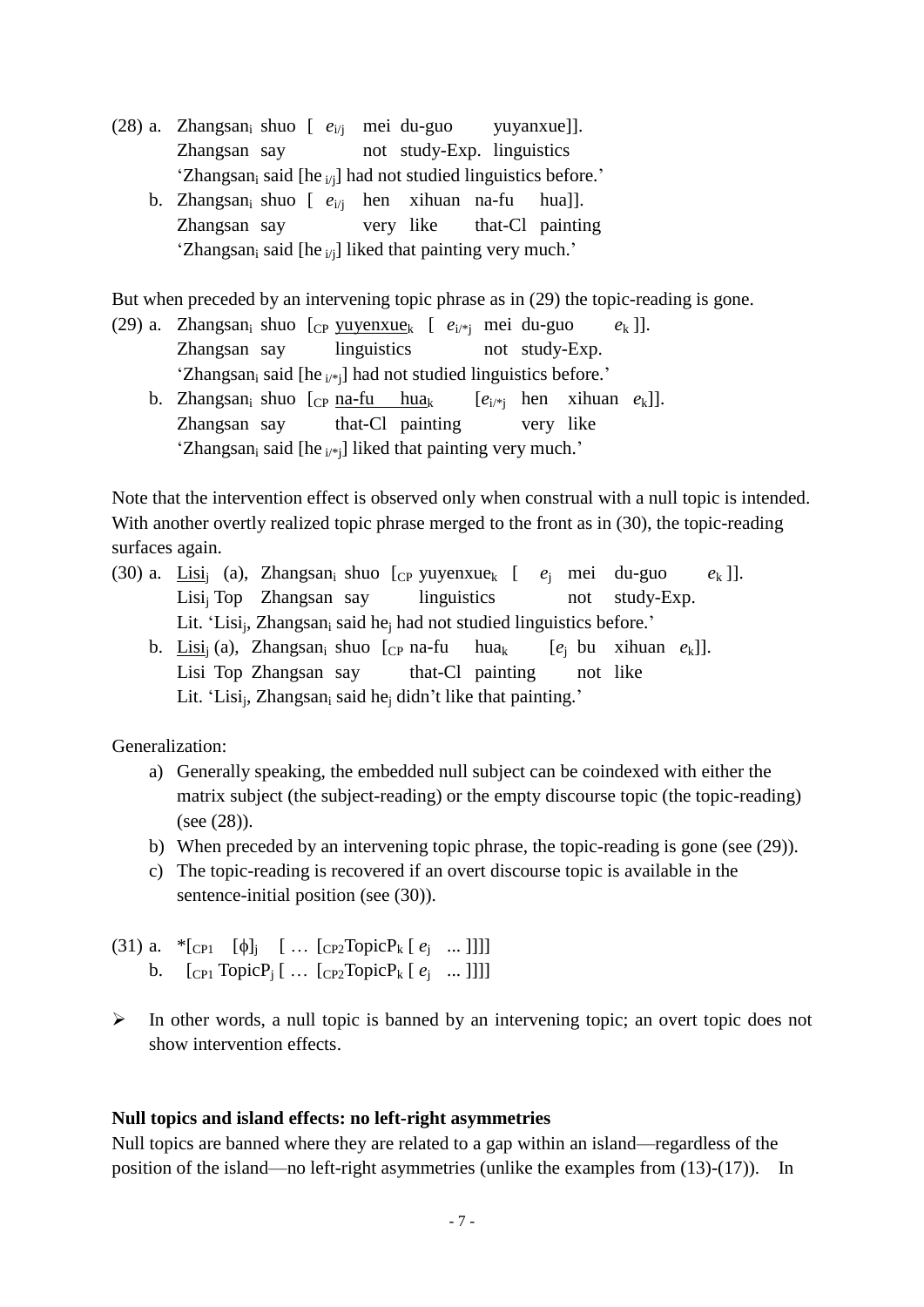each (a)-sentence below, the empty subject cannot be understood as referring to a null topic, but with an overt topic, the (b)-sentences are fine. For example, none of the (a)-sentences can be used as a reply or a continuation of a sentence like "Now, let me talk about Lisi".

## Relative clause

- (32) a. \*[DP xuduo [CP *e* xie ] de shu] dou hen changxiao. many write DE book all very well.sell 'Many books that [he] writes sell well.'
	- b. Lisi (a),  $[p \times \text{R} \cup p]$  and  $[p \mid e \times \text{R} \cup p]$  do  $[p \mid \text{R} \cup p]$  do  $[p \mid \text{R} \cup p]$  do  $[p \mid \text{R} \cup p]$  do  $[p \mid \text{R} \cup p]$  do  $[p \mid \text{R} \cup p]$  do  $[p \mid \text{R} \cup p]$  do  $[p \mid \text{R} \cup p]$  do  $[p \mid \text{R} \cup p]$  do  $[p \mid \text{R} \cup p]$  do  $[p \mid \text{$ Lisi Top many write DE book all very well.sell 'Lisi, many books that [he] writes sell well.'

### Factive predicate

- (33) a. Zhangsan<sup>i</sup> fajue/zhidao/dezhi [*e*i/\*j kao-shang daxue le]. Zhangsan realize/know/learn exam-up university Perf. 'Zhangsan realizes/knows/learns that [he<sub>i/\*i</sub>] has passed the exam to university.'
	- b. Lisi<sub>i</sub> (a), Zhangsan<sub>i</sub> fajue/zhidao/dezhi [ $e_{*j}$  kao-shang daxue le]. Lisi Top Zhangsan realize/know/learn exam-up university Perf. 'Lisi<sub>j</sub>, Zhangsan<sub>i</sub> realizes/knows/learns that [he<sub>\*i/j</sub>] has passed the exam to university.'

### Object topicalizatoin

- (34) a. Zhangsan<sub>i</sub> shuo daxue<sub>k</sub>  $[e_i, e_i]$  kao-shang  $e_k$  le ]. Zhangsan say university pass-up Perf. 'Zhangsan<sub>i</sub> said [he  $_{i\neq j}$ ] has passed the university entrance exam.' b. Lisi<sub>i</sub> (a), Zhangsan<sub>i</sub> shuo daxue<sub>k</sub>  $[e^{i\phi}$  kao-shang  $e_k$  le ].
	- Lisi Top Zhangsan say university pass-up Perf. 'Lisi, Zhangsan<sub>i</sub> said [he<sub>\*i/i</sub>] has passed university entrance exam.'

### NP complement clause

(35) a. \*[DP [CP *e* cizhi ] de yaoyan] man-tian fei.

resign DE rumor full-day fly

'The rumor that [he] has resigned spreads everywhere.'

b. Lisi (a), [DP [CP *e* cizhi ] de yaoyan] man-tian fei. Lisi Top resign DE rumor full-day fly 'Lisi, the rumor that [he] has resigned spreads everywhere.'

### Adjunct clause

- (36) a. \*[yinwei *e*<sup>i</sup> mei lai shangxue], laoshi<sup>j</sup> hen shengqi. because not come go.to.school teacher very upset 'Because [he<sub>i</sub>] didn't come to the school, the teacher<sub>i</sub> was very upset.'
	- b. Lisi<sup>i</sup> (a), [yinwei *e*<sup>i</sup> mei lai shangxue], laoshi<sup>j</sup> hen shengqi. Lisi Top because not come go.to.school teacher very upset 'Lisi<sub>i</sub>, because [he<sub>i</sub>] didn't come to the school, the teacher<sub>j</sub> was very upset.'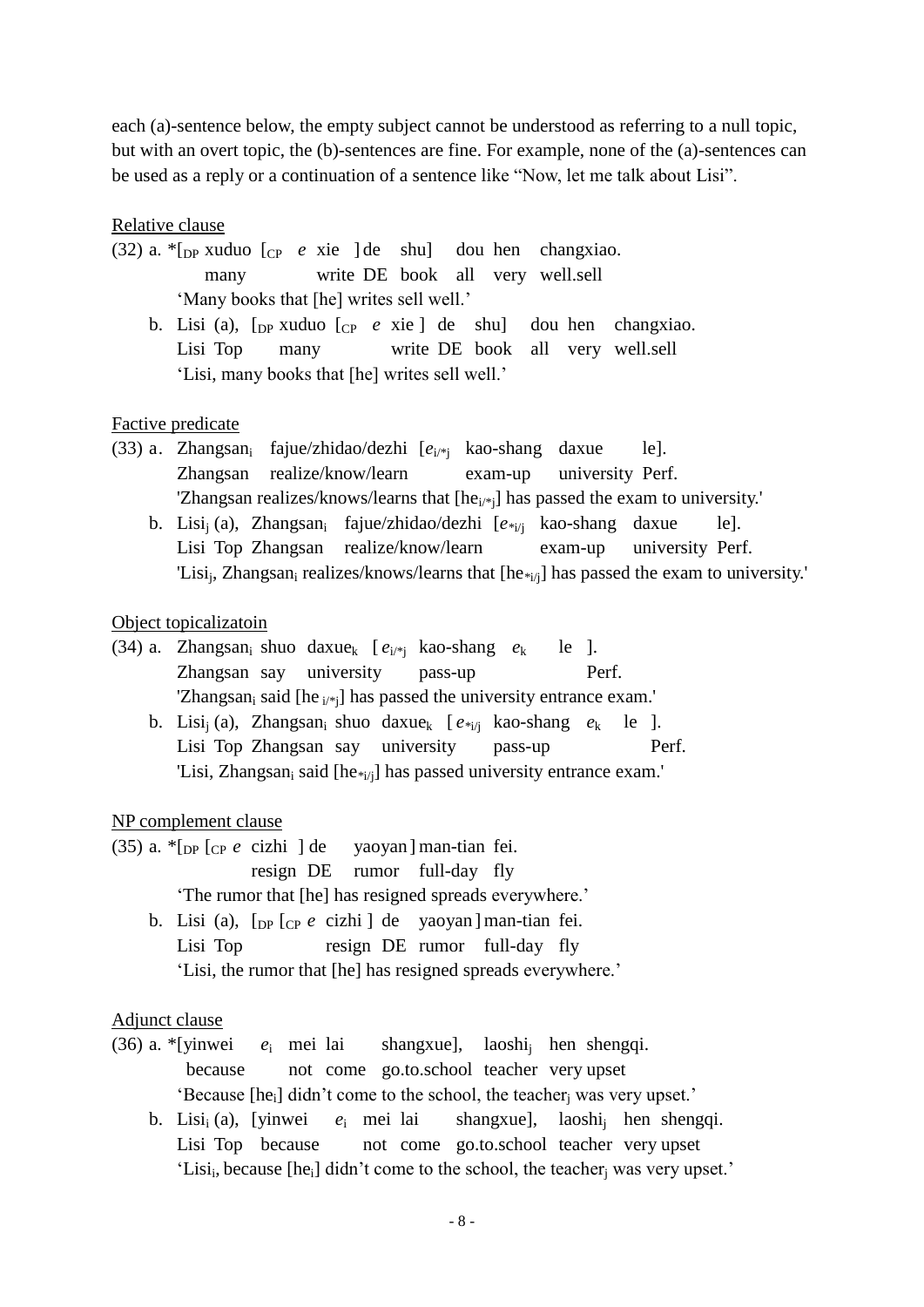- (37) a. \*[meidang  $e_i$  du shu shi], women<sub>i</sub> dou bu neng chu sheng. whenever read book then we all not can make noise 'Whenever  $[he_i]$  is studying, we<sub>i</sub> cannot make noise.'
	- b. Lisi<sup>i</sup> (a), [meidang *e*<sup>i</sup> du shu shi], women<sup>j</sup> dou bu neng chu sheng. Lisi Top whenever read book then we all not can make noise 'Lisi<sub>i</sub>, whenever [he<sub>i</sub>] is studying, we<sub>j</sub> cannot make noise.'

*Wh*-interrogative

- (38) a. Zhangsan<sub>i</sub> xiang-zhidao [  $e_{i^{*}}$  mai-le shenme]. Zhagnsan want-know buy-Perf. what 'Zhangsan<sub>i</sub> wonders what [he<sub>i</sub>] bought.'
	- b. Zhangsan<sub>i</sub> xiang-zhidao  $[$   $e_{i^{*}}$  qu-le nali]. Zhagnsan want-know go-Perf. where 'Zhangsan<sub>i</sub> wonders where  $[he_i]$  went.'
- (39) a. Lisi<sup>j</sup> (a), Zhangsan<sup>i</sup> xiang-zhidao [ *e*<sup>j</sup> mai-le shenme]. Lisi Top Zhagnsan want-know buy-Perf. what 'Lisi<sub>j</sub>, Zhangsan<sub>i</sub> wonders what [he<sub>j</sub>] bought.'
	- b. Lisi<sub>i</sub> (a), Zhangsan<sub>i</sub> xiang-zhidao [  $e_i$  qu-le nali]. Lisi Top Zhagnsan want-know go-Perf. where 'Lisi<sub>j</sub>, Zhangsan<sub>i</sub> wonders where [he<sub>j</sub>] went.'

That is, there is a clear contrast between overt and null topics. Whereas an overt topic may side-step Subjacency by being coindexed with a *pro* within an island under the GCR, a null topic cannot be licensed in the same way.

Generalization: An asymmetry between overt and null topics

- 1) Overt topicalization exhibits left-right asymmetries: no island effects when the island occurs on the left—because of the possibility of pro, which may license the merged topic under GCR.
- 2) Null topics, however, exhibit full island effects, with no left-right asymmetries. This means that the pro-GCR option is not available for null topics.
- 3) An overt Topic may be formed by EM (merge), but a null topic can be created only by IM (move).

## **4. Null topic as an MCP:**

Topicalization in English: an MCP (data from Haegeman 2010, 2012)

(40) a. \*When this song I heard last week, I remembered my first love. (temporal adverbial)

- b. \*If these exams you don't pass, you won't get the degree. (conditional clause)
- c. \*Mary realizes [that this book, John read]. (factive predicate)
- d. \*John raised the possibility that Mary, your antics would upset. (appositive clause)
- e. \*These are the students to whom, your book, I would recommend in the next semester. (relative clause)
- f. \*That this book, Mary read thoroughly is true. (sentential subject)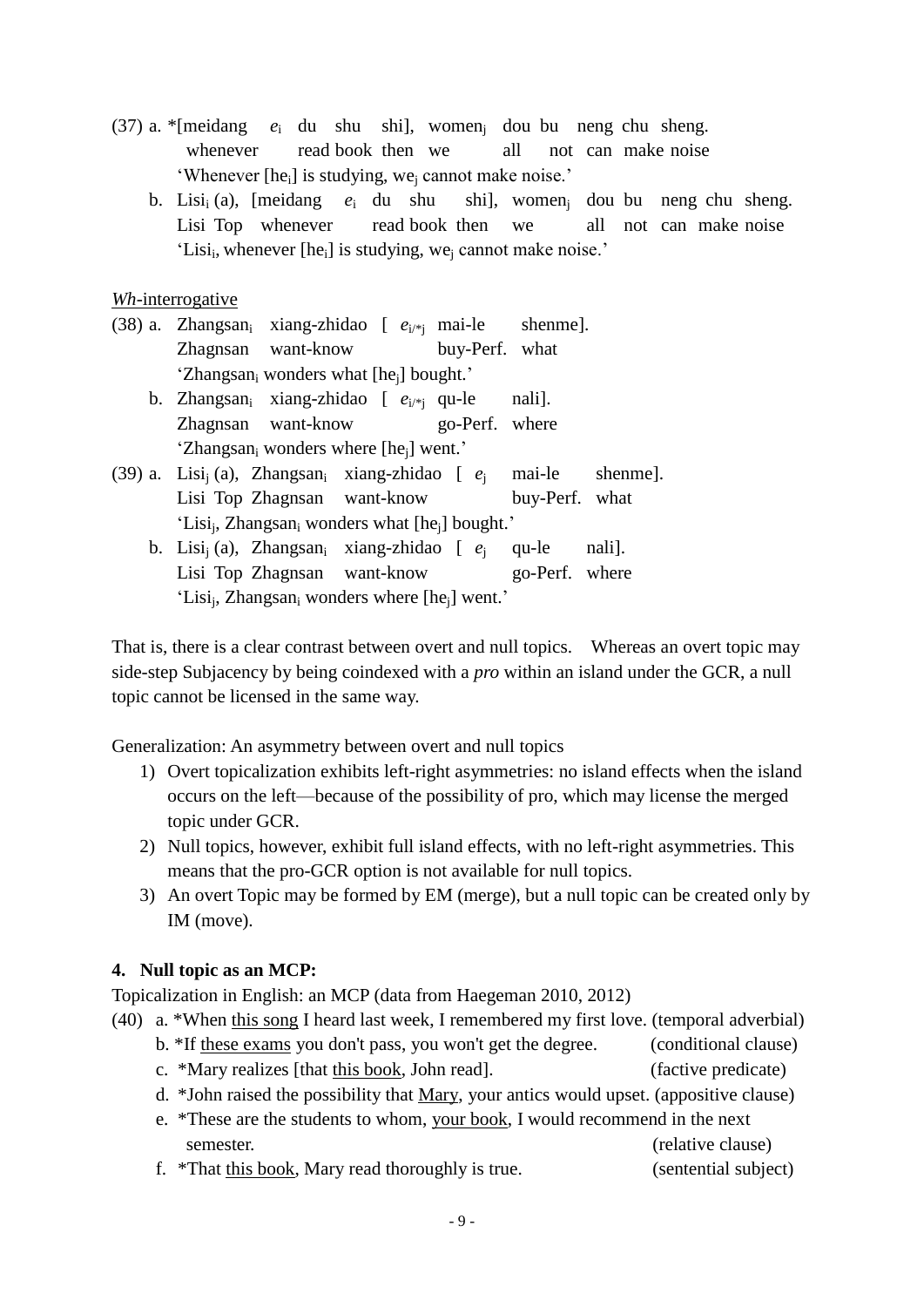g. \*Robin knows where, the birdseed, you are going to put. (wh-interrogative)

Chinese appears to allow overt topics to occur in embedded positions:

- (41) a. dang zhege timu Zhangsan bu zai yanjiu de shihou, when this topic Zhangsan not again study DE time Lisi jiu jieshou le. (temporal adverbial) Lisi then take-over Perf. 'When, this topic, Zhangsan did not study any more, Lisi took it over.
	- b. ruquo zheci kaoshi ni mei tongguo, ni jiu bei dang le. (conditional) if this exam you not pass you then BEI flunk Perf. 'If, this exam, you do not pass, you will then be flunked.'
	- c. Zhangsan fajue zheben shu Lisi zao jiu du-guo le. (factive) Zhangsan found this book Lisi early then read-Exp. Perf. 'Zhangsan found, this book, Lisi had read before.'
	- d. Zhangsan bu xiangxin nadong fangzi Lisi yijing maidiao de xiaoxi. Zhangsan not believe that house Lisi already sell DE news. 'Zhangsan does not believe the news that, that house, Lisi has sold. (appositive)
	- e. Laoshi xiang-zhidao zuoye shei mei jiao. (wh-interrogative) teacher want-know homework who not submit 'The teacher wants to know, homework, who did not submit.'

However, as we have seen, a null topic is ungrammatical if the associated empty category is located within an island. This means that a null topic cannot be formed at some position within an island, and be interpreted in-situ as marking a discourse topic. A null topic must be moved to the Spec position of the Root CP, hence any island on the path of movement will rule out its derivation.

 $\rightarrow$  Null topic is an MCP.

# **5. Checking the [***u***Top] Feature**

The null topic construction is formed by movement:

(42) \* [CP1  $C_{[uTop]} ...$  [island  $...$  *pro*  $...$  ]

- Discourse-oriented: The paradigm in the above observation is related to the (non-)existence of an overt topic phrase which is very much discourse-oriented, as is common to discourse-configurational languages (Kiss 1995) such as Chinese.
- Discourse licensing: Being an "agreementless" language, Chinese typically has to resort to discourse context to recover its empty subjects/objects.
- Definiteness/Specificity requirement: The referents must be "old", presupposed, or "given" in the discourse or commonly assumed in the knowledge background. They are definite or specific.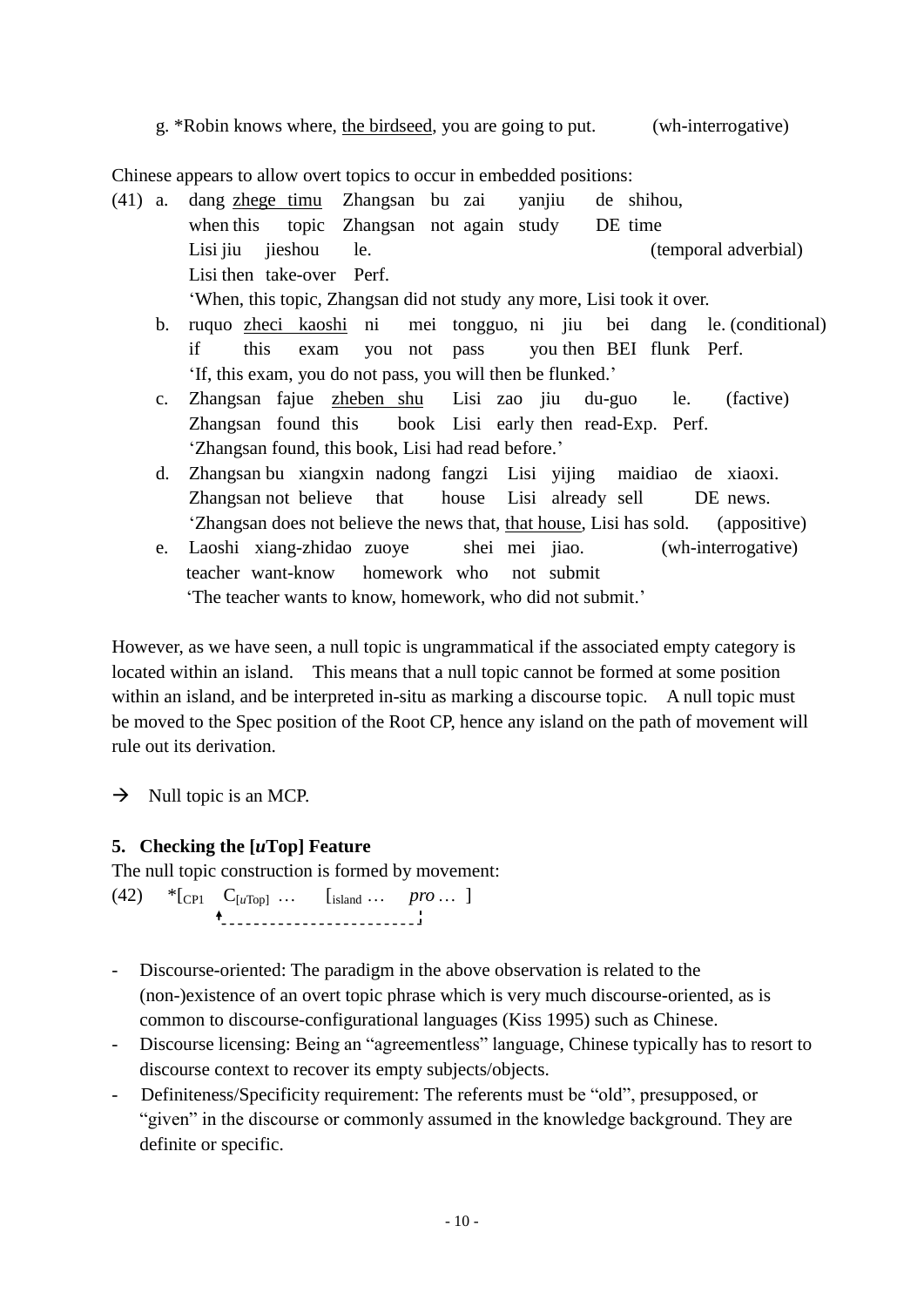# **Checking the topic feature [***u***Top]**

In the spirit of Miyagawa (2010) we assume the existence of topic/focus feature at C. The topic feature [*u*Top] at C is uninterpretable and is pending for valuation (Chomsky 2000). We propose that null topic licensing in Chinese is carried out via the checking of the [*u*Top] feature at C.

# Two ways to check/value the [*u*Top] feature:

- Merge (external merge)

When an overt topic phrase with interpretable [*i*Top] feature is available, it directly merges to CP and checks/values the [*u*Top] feature at C.

(43) [CP 
$$
\underset{\uparrow}{\longrightarrow}
$$
 C<sub>[uTop]</sub>, [IP *pro* ... ]  
TopicP<sub>[iTop]</sub>

The merged topic needs to be licensed in some way to satisfy "aboutness" (e.g., by coindexing with a *pro* under the provisions of the GCR).

```
Move (internal merge)
```
When the overt topic is not available, the uninterpretable [*u*Top] feature on C probes into its domain to find an appropriate *pro* and attracts it (or a certain feature of it, e.g., the [+D] feature (Roberts 2010)) (due to the requirement of EPP-/D-feature checking).

(44)  $\left[\begin{array}{ccc} \text{CP} & C_{[u \text{Top}]} & \text{[p } pro \dots \end{array}\right]$ 

Movement is subject to locality conditions, hence full range of island effects as shown.

The two types of scope-taking strategies have a direct bearing on the intervention effects in Vietnamese.

(data from Bruening & Tran 2006)

- (45) a. Ai cũng thích bóng da. Who CUNG like football 'Everyone likes football.'
	- b. \*Ai cũng thích cái gì? Who CUNG like what 'What does everyone like?'
	- c. Ai  $\tilde{\text{c} \text{u}}$  cung thich cái gì thế? Who CUNG like what PRT 'What did everyone like?'

# **6. Conclusion**

- *Pro* drop is a cover term of various categories of the null elements.
- The null topic is restricted to root (C/edge) based on its island properties.